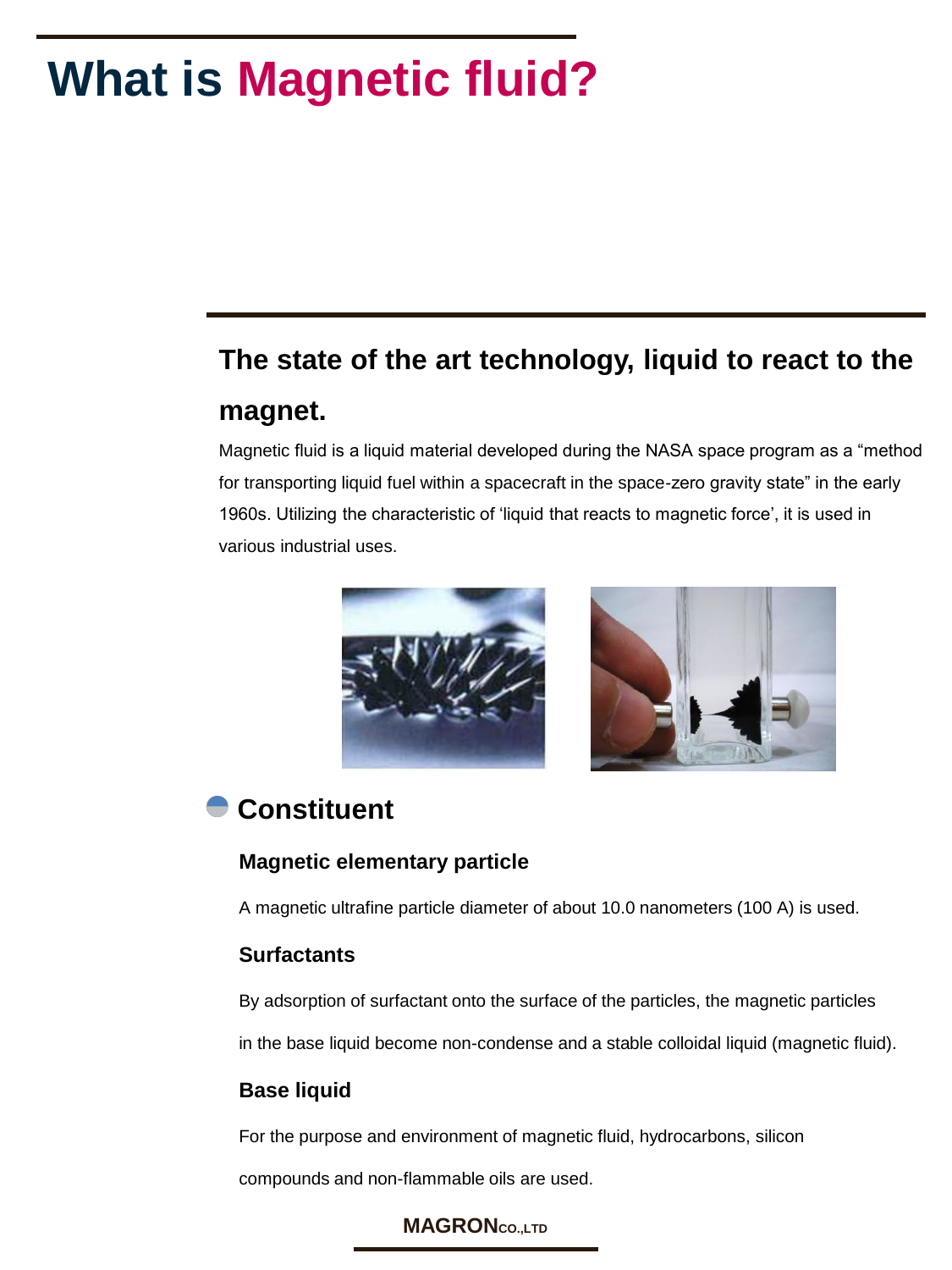## **What is Magnetic fluid?**



### **Magnetic properties of a magnetic fluid**

Magnetic fluid is a simple non-magnetic liquid if the magnetic field is zero, but it is magnetized when magnetic fields are applied to it.

However, when the magnet is removed (to remove magnetic field), the magnetic fluid is decayed again.

This magnetic characteristic is called a "Superparamagnetic". Magnetic fluids have no residual magnetization and Hysteresis properties.

The figure of magnetization saturation, caused by externally imposed magnetic fields is a magnetic saturation value.







Magnetization curve of magnetic fluid

#### **MAGRONCO.,LTD**